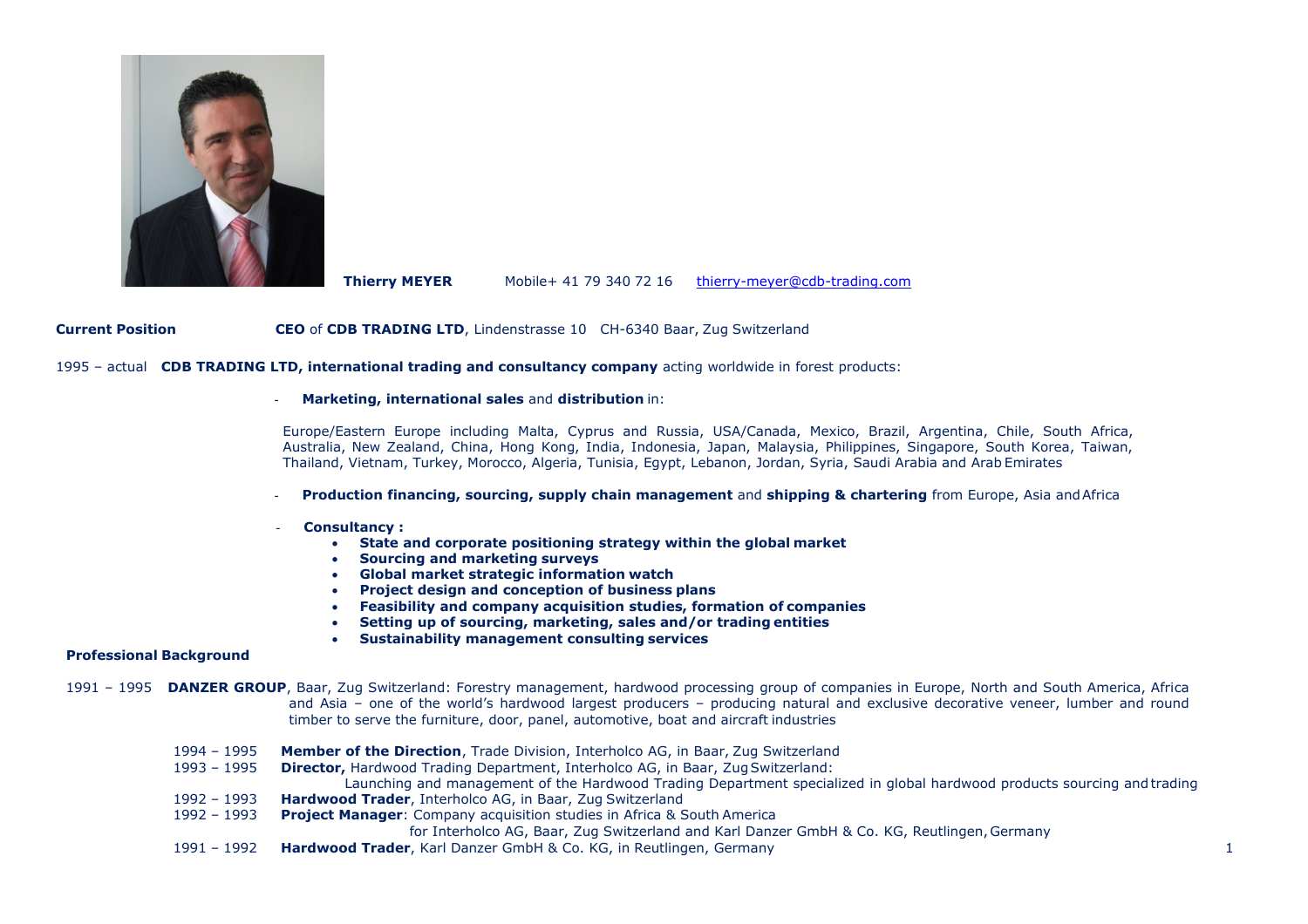Professional career till 1991 as **Executive Director** and **Member of the Board of Directors** in **J**. LALANNE COMPANY, in Paris, France:

**J. LALANNE GROUP** (JL Group of companies in Europe, Africa, South America and Asia): Forestry management and sourcing, industry, international trading and distribution of hardwood products worldwide:

with the following responsibilities:

**Business Developer**: Markets range broadening / Customers' acquisition / Market share expansion in:

Austria, Benelux, Cyprus, Denmark, Germany, France, Greece, Ireland, Italy, Malta, Portugal, Spain, Sweden, Switzerland and UK, Eastern Europe / Bulgaria, Croatia, Czech Republic, Hungary, Romania, Russia and Slovenia Turkey, Lebanon, Saudi Arabia, Egypt, Algeria, Tunisia and Morocco, Reunion Island, Mauritius and South Africa, USA, Canada, Australia, New Zealand and Argentina, Japan, Korea, India, Thailand and Vietnam

**Sourcing Developer:** Africa: Congo-Brazzaville, Congo-Kinshasa, Gabon, Equatorial Guinea, Central African Republic, Nigeria, Ghana, Liberia, Sierra Leone, Guinea Bissau, Angola /Cabinda, Sao Tome & Principe, Mozambique and Tanzania South America: Brazil, Bolivia, Chile and Nicaragua Asia: Indonesia, Malaysia, Philippines, Papua New Guinea, Cambodia and Vietnam Europe: France and Belgium

# **Technical wood trader:**

Project Manager: Company acquisition projects and creation of trading and sourcing companies

Project Manager: global North Congo noble hardwoods (Sapelli, Sipo, Wenge, Afrormosia) marketingresearch

Supply chain management from the forestry and timber processing company Boissangha SA (part of JL Group), Pointe Noire, Congo-Brazzaville

Barter trader: Crude oil, agricultural and food products against wood products (including plywood and composite panels) with Eastern Bloc and Africa

Deputy Sales Manager, CFB (Compagnie Forestière de Bika, part of JL Group) in Douala, Cameroon

Project Manager: market research on European moulding market: do-it-yourself, decoration and building mouldings, pictures frames, skirting, flooring, sauna elements, garden fences, channels protection wood, beams, pallets, truck floors, anti-noise walls, and joinery products – windows, doors and other timber components as glulam, laminated beams, wood terrace and decking –

Member of the Board of Directors, J. Lalanne and Co. Ltd, Abidjan, Ivory Coast

involved in sawmilling, timber joinery manufacturing and laminated beams industry

Member of the Board of Directors, French Tropical and American Timber Federation, Paris

Start of professional career as **Sales Executive**, in the timber processing and exporting company SOTREF (part of BECOB Group): in Abidjan, Ivory Coast and in BECOB Importing Branch, in the port city of Nantes, France

> **BECOB GROUP,** Paris, France: Group of companies in Europe, Africa and Asia: Forestry management, sourcing, industry, international trading and distribution of wood products worldwide (Number 2 importer and distributor in France) 2